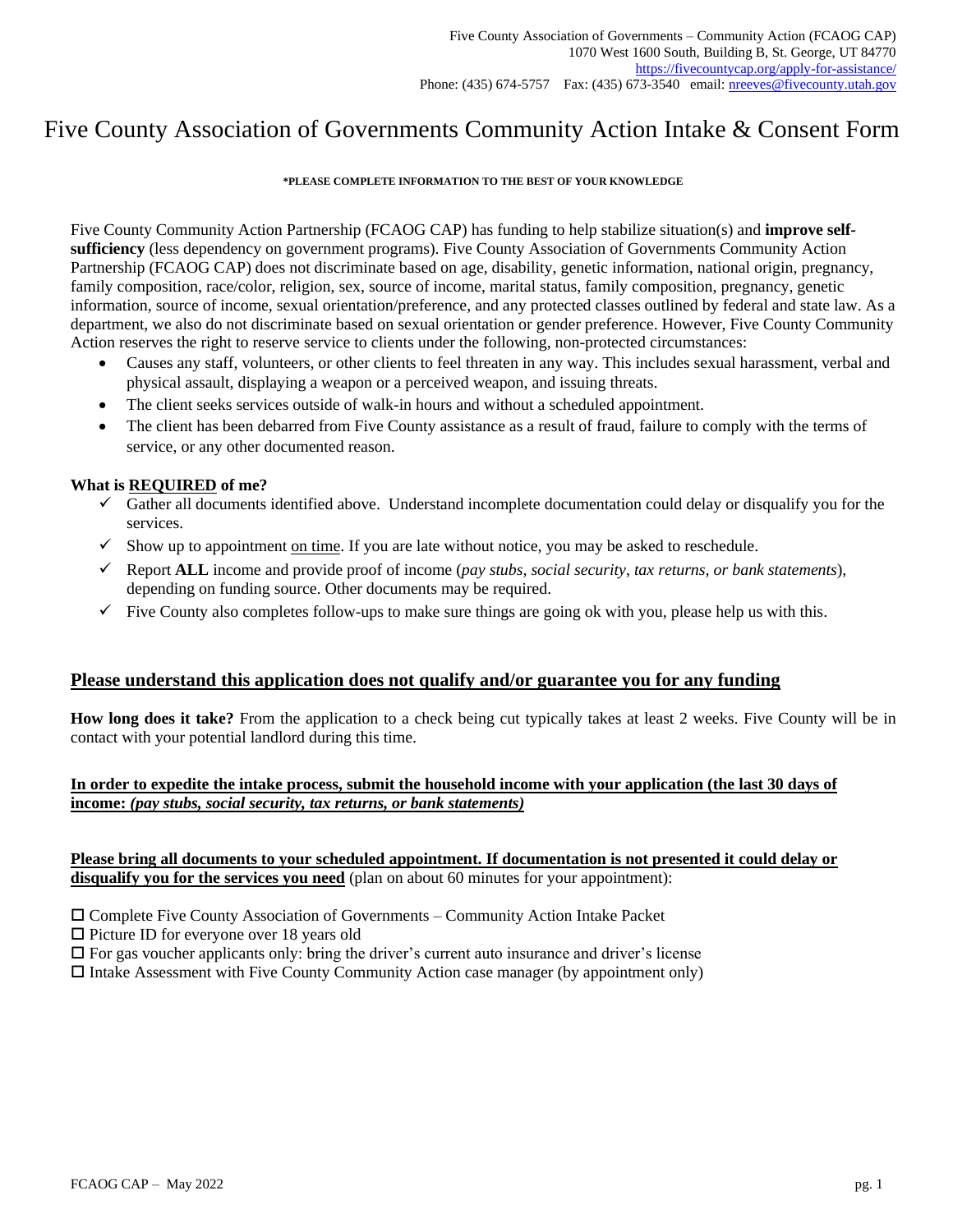

Five County Association of Governments Community Action Intake **\*PLEASE COMPLETE INFORMATION TO THE BEST OF YOUR KNOWLEDGE AND HONESTLY\***

### **Applicant Name:**

|                                                                                                                                                                                                                                     | <b>FIRST</b>                                                      | LAST                                                                                                                                                            | <b>INITIAL</b>                       | <b>SUFFIX</b>                                 |  |
|-------------------------------------------------------------------------------------------------------------------------------------------------------------------------------------------------------------------------------------|-------------------------------------------------------------------|-----------------------------------------------------------------------------------------------------------------------------------------------------------------|--------------------------------------|-----------------------------------------------|--|
| <b>Address:</b>                                                                                                                                                                                                                     |                                                                   | City:                                                                                                                                                           |                                      | State:                                        |  |
| Zip:<br><b>Email:</b>                                                                                                                                                                                                               | <b>Main Phone #:</b>                                              | $\Box$ Cell<br>$\Box$ Home<br>$\Box$ Work                                                                                                                       | Alternate #:                         | $\Box$ Cell<br>$\Box$ Home<br>$\square$ Work  |  |
|                                                                                                                                                                                                                                     |                                                                   |                                                                                                                                                                 | <b>Contact Person:</b> if applicable |                                               |  |
| $\Box$ I agree to receive emails regarding community events and resources<br>$\Box$ Stably Housed (Circle one): rent own $\Box$ Renting, is it subsidized? Yes No $\Box$ Emergency Shelter or the streets<br><b>Housing Status:</b> |                                                                   |                                                                                                                                                                 |                                      |                                               |  |
| (Check one)                                                                                                                                                                                                                         |                                                                   | $\Box$ Friends/Family, are you paying rent to them? Yes No Is it a doubled up situation? Yes No                                                                 |                                      |                                               |  |
|                                                                                                                                                                                                                                     |                                                                   |                                                                                                                                                                 |                                      |                                               |  |
| <b>Length of Stay:</b><br>(Check one)                                                                                                                                                                                               | $\Box$ 1 night or less                                            | $\Box$ 2 – 6 nights<br>$\Box$ 90 days or more, less than 1 year $\Box$ 1 week or more, but less than 1 month $\Box$ 1 year or longer                            |                                      | $\Box$ 1 month or more, but less than 90 days |  |
|                                                                                                                                                                                                                                     |                                                                   | Answering yes to any of these questions does not eliminate you from funding. Please answer honestly                                                             |                                      |                                               |  |
|                                                                                                                                                                                                                                     | Are you currently fleeing domestic violence? $\Box$ No $\Box$ Yes | <b>Are you a survivor of Domestic Violence?</b> $\Box$ No $\Box$ past 3 months $\Box$ 3-6 months ago $\Box$ 6 months-up to 1 year ago $\Box$ 1 year ago or more |                                      |                                               |  |
| <b>Date your homelessness started</b> (not always the date you entered the shelter): ____/____/____(mo/da/year)                                                                                                                     |                                                                   |                                                                                                                                                                 |                                      |                                               |  |
| <b>Eviction History:</b>                                                                                                                                                                                                            |                                                                   | In the past 12 months, have you been evicted? $\square$ No $\square$ Yes                                                                                        |                                      |                                               |  |
| Are you homeless today because of an eviction? $\Box$ No $\Box$ Yes Have you been denied housing due to an eviction $\Box$ No $\Box$ Yes                                                                                            |                                                                   |                                                                                                                                                                 |                                      |                                               |  |
| Zip code where you lived 90 days or more at a rental:                                                                                                                                                                               |                                                                   |                                                                                                                                                                 |                                      |                                               |  |

### **FINANCIAL INFORMATION**

In order to accurately determine an individual's or household's gross income, the following sources must be considered in the income determination: 1) Gross earnings from employment (wages, salaries, tips, commissions, bonuses etc.), 2) Unemployment compensation (public or private), 3) Workers' compensation, 4) Social security, 5) Public assistance or welfare payments in the form of cash (TANF, SSI, non-federal General Assistance, or General Relief money payments), 6) Veterans' payments, 7) Survivor benefits, 8) Disability benefits, 9) Pension or retirement income, 10) Regular insurance or any type of annuity payments, 11) College or university scholarships, grants, fellowships, and assistantships, 12) Interest income on assets in excess of \$10,000, 13) Dividends, 14) Rents, royalties, and estates and trusts, 15) Educational assistance, 16) Alimony, 17) Child support, 18) Financial assistance from outside of the household, 19) Other income (military family allotments or other regular support from an absent family member or someone living in the household, etc.), 20) If a person lives with a family, add up the income of all family members. (Non-relatives, such as housemates, do not count.)

**Non-Cash Benefits Received [Last 30 Days]:** please provide a copy of your 24-month benefits report from *mycase* on DWS website  $\Box$  **Engles Stamps** or **Banefit** Card

| □ Food Stamps or Benefit Card                                                                                                                                                                                           | $\Box$ Medicare (Health Insurance)                                                                                                                                |
|-------------------------------------------------------------------------------------------------------------------------------------------------------------------------------------------------------------------------|-------------------------------------------------------------------------------------------------------------------------------------------------------------------|
| $\Box$ WIC (Supplemental Nutrition for Women, Infants, and Children)<br>□ Free or Reduced School Lunch<br>$\Box$ Veteran's Administration (VA) Medical Services<br>$\Box$ Section 8 Public Housing or Rental Assistance | $\Box$ Medicaid (Health Insurance)<br>SCHIP (State Children's Health Insurance Program)<br>$\Box$ Indian Health Services Program<br>$\Box$ PCN (Health Insurance) |
|                                                                                                                                                                                                                         |                                                                                                                                                                   |

### **SIGNED STATEMENT**

By signing below, I verify that the information I have provided is true and accurate to my knowledge.

| Client $(1)$ Signature                                     | Date                                |
|------------------------------------------------------------|-------------------------------------|
| <b>FOR OFFICE USE ONLY:</b>                                |                                     |
| Five County Community Action Case Manager Signature below: | <b>Assessment Date:</b>             |
|                                                            | <b>Application Completion Date:</b> |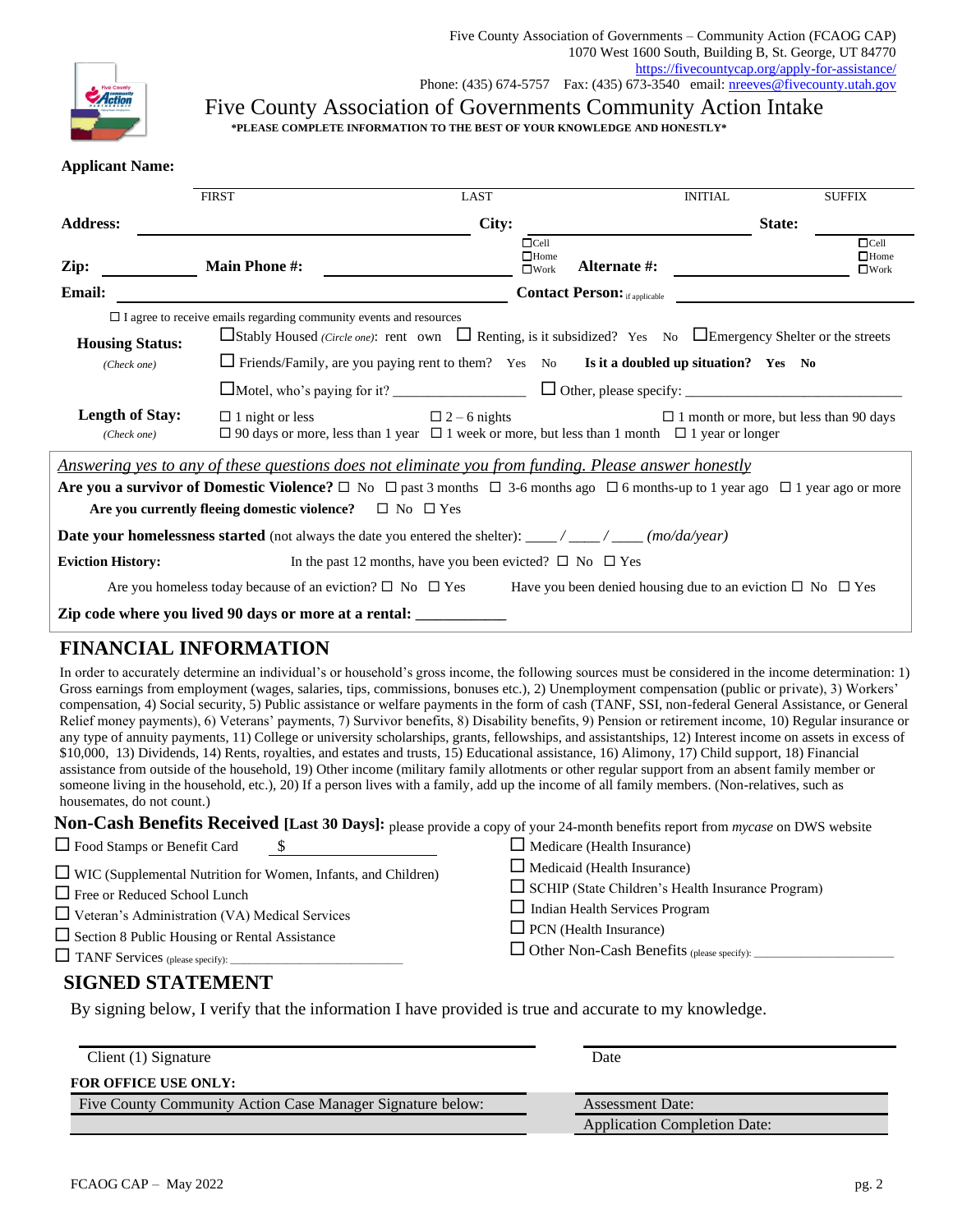**HOUSEHOLD INFORMATION** According to Community Action Program Legal Services (CAPLAW), **the income of all members of each individual family unit must be** included in determining the income eligibility. A family unit is either (1) related individuals: two or more persons related by birth, marriage, and/or adoption who reside together, or (2) an unrelated individual: an individual who is not an inmate of an institution and who resides alone or with one or more persons who are not related to him/her by birth, marriage, and/or adoption, excluding house mates (renters or leasers).

**Family Type:**

Single Person Multiple Adults (no children)

\_\_\_\_\_\_\_\_\_\_\_\_\_\_\_\_\_\_\_\_\_\_\_\_\_\_\_\_\_\_

Single Parent (circle one): Female Male other Two Parent Household

*(Check one)*

 $\Box$ Non-Related Adults with Children  $\Box$  Multi-Generational Household  $\Box$  Other, please explain:

|                                                                                       | Household #1                                                                                                                                                                                                                                                                                                           | Household #2                                                                                                                                                                                                                                                                                              | Household #3                                                                                                                                                                                                                                                                                              |
|---------------------------------------------------------------------------------------|------------------------------------------------------------------------------------------------------------------------------------------------------------------------------------------------------------------------------------------------------------------------------------------------------------------------|-----------------------------------------------------------------------------------------------------------------------------------------------------------------------------------------------------------------------------------------------------------------------------------------------------------|-----------------------------------------------------------------------------------------------------------------------------------------------------------------------------------------------------------------------------------------------------------------------------------------------------------|
| Demographic information<br>needed below                                               | First, Middle, Last<br><b>Name:</b>                                                                                                                                                                                                                                                                                    | Name: First, Middle, Last                                                                                                                                                                                                                                                                                 | Name: First, Middle, Last                                                                                                                                                                                                                                                                                 |
|                                                                                       | Name:                                                                                                                                                                                                                                                                                                                  | Name:                                                                                                                                                                                                                                                                                                     | Name:                                                                                                                                                                                                                                                                                                     |
| Relationship                                                                          |                                                                                                                                                                                                                                                                                                                        |                                                                                                                                                                                                                                                                                                           |                                                                                                                                                                                                                                                                                                           |
| to head of household                                                                  | self                                                                                                                                                                                                                                                                                                                   | Relationship:                                                                                                                                                                                                                                                                                             | Relationship:                                                                                                                                                                                                                                                                                             |
| <b>Proof of Identity</b><br>Only for 18 yrs. or older                                 | Expires:                                                                                                                                                                                                                                                                                                               | Expires:                                                                                                                                                                                                                                                                                                  | Expires:                                                                                                                                                                                                                                                                                                  |
| Phone Number, if<br>different                                                         |                                                                                                                                                                                                                                                                                                                        |                                                                                                                                                                                                                                                                                                           |                                                                                                                                                                                                                                                                                                           |
| Email Address, if<br>different                                                        |                                                                                                                                                                                                                                                                                                                        |                                                                                                                                                                                                                                                                                                           |                                                                                                                                                                                                                                                                                                           |
| Race options:                                                                         | Am Indian/AK Native/Indigenous<br>Black/African American/African<br>Native Hawaiian/Pacific Islander<br>Asian / Asian American<br>White<br>Multi-race (2 or more)                                                                                                                                                      | Am Indian/AK Native/Indigenous<br>Black/African American/African<br>Native Hawaiian/Pacific Islander<br>Asian / Asian American<br>White<br>Multi-race (2 or more)                                                                                                                                         | Am Indian/AK Native/Indigenous<br>Black/African American/African<br>Native Hawaiian/Pacific Islander<br>Asian / Asian American<br>White<br>Multi-race (2 or more)                                                                                                                                         |
| Hispanic/Latin $(a)(o)(x)$                                                            | No<br>Yes                                                                                                                                                                                                                                                                                                              | No<br>Yes                                                                                                                                                                                                                                                                                                 | N <sub>o</sub><br>Yes                                                                                                                                                                                                                                                                                     |
| Date of Birth<br>Month/Day/Year                                                       |                                                                                                                                                                                                                                                                                                                        |                                                                                                                                                                                                                                                                                                           |                                                                                                                                                                                                                                                                                                           |
| Social Security #                                                                     |                                                                                                                                                                                                                                                                                                                        |                                                                                                                                                                                                                                                                                                           |                                                                                                                                                                                                                                                                                                           |
| Gender (circle one)                                                                   | Questioning<br>Female<br>Transgender<br>Male<br>A gender that is not singularly 'Female' or 'Male"                                                                                                                                                                                                                     | Male<br>Questioning<br>Female<br>Transgender<br>A gender that is not singularly 'Female' or 'Male"                                                                                                                                                                                                        | Male<br>Questioning<br>Female<br>Transgender<br>A gender that is not singularly 'Female' or 'Male"                                                                                                                                                                                                        |
| <b>Education</b><br>(circle one)                                                      | $Pre-K - 8th grade$<br>0-3 years old<br>Grades $9 - 12$<br>HS graduate<br><b>GED</b><br>Some college<br>Graduate degree<br>2-4 yrs of college                                                                                                                                                                          | $Pre-K-8th grade$<br>0-3 years old<br>Grades $9 - 12$<br>HS graduate<br><b>GED</b><br>Some college<br>Graduate degree<br>2-4 yrs of college                                                                                                                                                               | $Pre-K-8th grade$<br>0-3 years old<br>Grades $9 - 12$<br>HS graduate<br>Some college<br><b>GED</b><br>Graduate degree<br>2-4 yrs of college                                                                                                                                                               |
| <b>Disabling Condition?</b>                                                           | N <sub>o</sub><br>Unknown<br>Yes                                                                                                                                                                                                                                                                                       | Yes<br>No<br>Unknown                                                                                                                                                                                                                                                                                      | Yes<br>N <sub>0</sub><br>Unknown                                                                                                                                                                                                                                                                          |
| <b>Military Service</b>                                                               | Currently serving<br>In the past<br>Not a Veteran                                                                                                                                                                                                                                                                      | Currently serving<br>In the past<br>Not a Veteran                                                                                                                                                                                                                                                         | Currently serving<br>In the past<br>Not a Veteran                                                                                                                                                                                                                                                         |
| <b>Health Insurance</b>                                                               | Private Pay Medicaid<br>None<br>Medicare<br><b>PCN</b><br><b>VA Medical Services</b><br><b>COBRA</b><br><b>CHIP</b><br><b>Employer Provided</b><br><b>Indian Health Services</b>                                                                                                                                       | Private Pay Medicaid<br>None<br>Medicare<br><b>PCN</b><br>VA Medical Services<br><b>COBRA</b><br><b>CHIP</b><br><b>Employer Provided</b><br><b>Indian Health Services</b>                                                                                                                                 | None<br>Private Pay<br>Medicaid<br><b>PCN</b><br><b>VA Medical Services</b><br>Medicare<br><b>COBRA</b><br><b>CHIP</b><br><b>Employer Provided</b><br><b>Indian Health Services</b>                                                                                                                       |
| <b>Employment status</b>                                                              | Un-Employed (0-6 months)<br>Unemployed $(6$ months $+)$<br>Full-Time<br>Part-Time<br>Migrant Seasonal Farm                                                                                                                                                                                                             | Un-Employed (0-6 months)<br>Unemployed $(6$ months +)<br>Full-Time<br>Part-Time<br><b>Migrant Seasonal Farm</b>                                                                                                                                                                                           | Un-Employed (0-6 months)<br>Unemployed $(6$ months +)<br>Full-Time<br>Part-Time<br>Migrant Seasonal Farm                                                                                                                                                                                                  |
| <b>Monthly Income</b>                                                                 | \$<br>/ mo.                                                                                                                                                                                                                                                                                                            | \$<br>$/$ mo.                                                                                                                                                                                                                                                                                             | $\mathsf{S}$ .<br>$/$ mo.                                                                                                                                                                                                                                                                                 |
| Provide income                                                                        | $\Box$ Pay Stubs<br>$\Box$ Tax Return                                                                                                                                                                                                                                                                                  | $\Box$ Tax Return<br>$\Box$ Pay Stubs                                                                                                                                                                                                                                                                     | $\Box$ Pay Stubs<br>$\Box$ Tax Return                                                                                                                                                                                                                                                                     |
| verification with each<br>income                                                      | $\Box$ Bank Statement<br>$\square$ SSI/SSDI sheet<br>$\Box$ DWS 24 mo Benefit Report                                                                                                                                                                                                                                   | $\Box$ Bank Statement<br>$\square$ SSI/SSDI sheet<br>$\square$ DWS 24 mo Benefit Report                                                                                                                                                                                                                   | $\Box$ Bank Statement<br>$\square$ SSI/SSDI sheet<br>$\Box$ DWS 24 mo Benefit Report                                                                                                                                                                                                                      |
| <b>Disconnected Youth?</b><br>Youth age 14-24<br>who is neither working nor in school | Yes<br>No                                                                                                                                                                                                                                                                                                              | Yes<br>No                                                                                                                                                                                                                                                                                                 | Yes<br>No                                                                                                                                                                                                                                                                                                 |
| <b>Barriers currently present</b>                                                     | Alcohol Abuse, indefinite? Yes No<br>Chronic Health Condition, indefinite? Yes No<br>Developmental Disability, indefinite? Yes No<br>Substance Abuse (past/current), indefinite? Yes No<br>HIV / AIDS, indefinite? Yes No<br>Mental Health, indefinite? Yes<br>No<br>$\Box$<br>Physical Disability, indefinite? Yes No | Alcohol Abuse, indefinite? Yes No<br>Chronic Health Condition, indefinite? Yes No<br>Developmental Disability, indefinite? Yes No<br>Substance Abuse (past/current), indefinite? Yes No<br>HIV / AIDS, indefinite? Yes No<br>Mental Health, indefinite? Yes No<br>Physical Disability, indefinite? Yes No | Alcohol Abuse, indefinite? Yes No<br>Chronic Health Condition, indefinite? Yes No<br>Developmental Disability, indefinite? Yes No<br>Substance Abuse (past/current), indefinite? Yes No<br>HIV / AIDS, indefinite? Yes No<br>Mental Health, indefinite? Yes No<br>Physical Disability, indefinite? Yes No |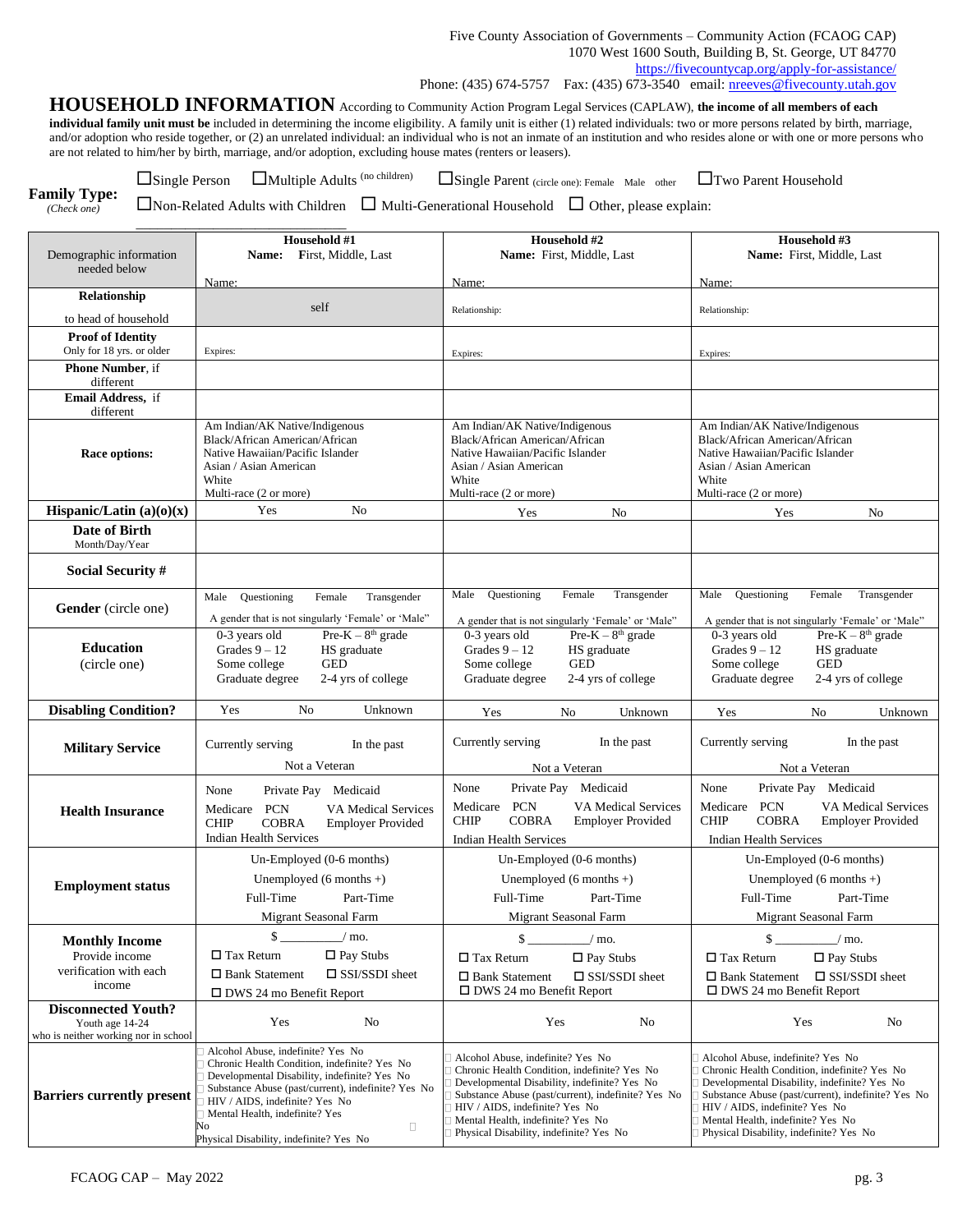# **HOUSEHOLD INFORMATION CONTINUED:**

|                                                                                       | Household #4                                                                                                                                                                                                         | Household #5                                                                                                                                                                                                         | Household #6                                                                                                                                                                                                                |  |
|---------------------------------------------------------------------------------------|----------------------------------------------------------------------------------------------------------------------------------------------------------------------------------------------------------------------|----------------------------------------------------------------------------------------------------------------------------------------------------------------------------------------------------------------------|-----------------------------------------------------------------------------------------------------------------------------------------------------------------------------------------------------------------------------|--|
|                                                                                       | <b>Name</b><br>First, Middle, Last                                                                                                                                                                                   | <b>Name</b><br>First, Middle, Last                                                                                                                                                                                   | <b>Name</b><br>First, Middle, Last                                                                                                                                                                                          |  |
| Demographic information<br>needed below                                               | Name:                                                                                                                                                                                                                | Name:                                                                                                                                                                                                                | Name:                                                                                                                                                                                                                       |  |
| Relationship                                                                          | Relationship:                                                                                                                                                                                                        |                                                                                                                                                                                                                      |                                                                                                                                                                                                                             |  |
| to head of household                                                                  |                                                                                                                                                                                                                      | Relationship:                                                                                                                                                                                                        | Relationship:                                                                                                                                                                                                               |  |
| <b>Proof of Identity</b>                                                              |                                                                                                                                                                                                                      |                                                                                                                                                                                                                      |                                                                                                                                                                                                                             |  |
| Only for 18 yrs. or older                                                             | Expires:                                                                                                                                                                                                             | Expires:                                                                                                                                                                                                             | Expires:                                                                                                                                                                                                                    |  |
| <b>Phone Number</b> , if<br>different                                                 |                                                                                                                                                                                                                      |                                                                                                                                                                                                                      |                                                                                                                                                                                                                             |  |
| Email Address, if                                                                     |                                                                                                                                                                                                                      |                                                                                                                                                                                                                      |                                                                                                                                                                                                                             |  |
| different<br>Race options:                                                            | Am Indian/AK Native/Indigenous<br>Black/African American/African<br>Native Hawaiian/Pacific Islander<br>Asian / Asian American<br>White<br>Multi-race (2 or more)                                                    | Am Indian/AK Native/Indigenous<br>Black/African American/African<br>Native Hawaiian/Pacific Islander<br>Asian / Asian American<br>White<br>Multi-race (2 or more)                                                    | Am Indian/AK Native/Indigenous<br>Black/African American/African<br>Native Hawaiian/Pacific Islander<br>Asian / Asian American<br>White<br>Multi-race (2 or more)                                                           |  |
| Hispanic/Latin $(a)(o)(x)$                                                            | Yes<br>No                                                                                                                                                                                                            | No<br>Yes                                                                                                                                                                                                            | No<br>Yes                                                                                                                                                                                                                   |  |
| Date of Birth<br>Month/Day/Year                                                       |                                                                                                                                                                                                                      |                                                                                                                                                                                                                      |                                                                                                                                                                                                                             |  |
| <b>Social Security #</b>                                                              |                                                                                                                                                                                                                      |                                                                                                                                                                                                                      |                                                                                                                                                                                                                             |  |
| Gender (circle one)                                                                   | Transgender<br>Questioning<br>Female<br>Male<br>A gender that is not singularly 'Female' or 'Male"                                                                                                                   | Female<br>Male<br>Questioning<br>Transgender<br>A gender that is not singularly 'Female' or 'Male"                                                                                                                   | Transgender<br>Male<br>Questioning<br>Female<br>A gender that is not singularly 'Female' or 'Male"                                                                                                                          |  |
| <b>Education</b><br>(circle one)                                                      | $Pre-K-8th grade$<br>0-3 years old<br>Grades $9 - 12$<br>HS graduate<br>Some college<br><b>GED</b><br>2-4 yrs of college<br>Graduate degree                                                                          | $Pre-K-8th grade$<br>0-3 years old<br>Grades $9 - 12$<br>HS graduate<br>Some college<br><b>GED</b><br>2-4 yrs of college<br>Graduate degree                                                                          | $Pre-K-8th grade$<br>0-3 years old<br>Grades $9 - 12$<br>HS graduate<br>Some college<br><b>GED</b><br>Graduate degree<br>2-4 yrs of college                                                                                 |  |
| <b>Disabling Condition?</b>                                                           | Yes<br>N <sub>o</sub><br>Unknown                                                                                                                                                                                     | Yes<br>Unknown<br>No                                                                                                                                                                                                 | Yes<br>No<br>Unknown                                                                                                                                                                                                        |  |
| <b>Military Service</b>                                                               | Currently serving<br>In the past<br>Not a Veteran                                                                                                                                                                    | Currently serving<br>In the past<br>Not a Veteran                                                                                                                                                                    | In the past<br>Currently serving<br>Not a Veteran                                                                                                                                                                           |  |
|                                                                                       | Private Pay<br>Medicaid<br>None                                                                                                                                                                                      | Private Pay<br>Medicaid<br>None                                                                                                                                                                                      | None<br>Private Pay Medicaid                                                                                                                                                                                                |  |
| <b>Health Insurance</b>                                                               | PCN<br>VA Medical Services<br>Medicare<br><b>CHIP</b><br><b>COBRA</b><br><b>Employer Provided</b><br><b>Indian Health Services</b>                                                                                   | Medicare PCN<br><b>VA Medical Services</b><br><b>COBRA</b><br><b>CHIP</b><br><b>Employer Provided</b><br><b>Indian Health Services</b>                                                                               | PCN<br>Medicare<br><b>VA Medical Services</b><br><b>COBRA</b><br><b>CHIP</b><br><b>Employer Provided</b><br><b>Indian Health Services</b>                                                                                   |  |
|                                                                                       | Un-Employed (0-6 months)                                                                                                                                                                                             | Un-Employed (0-6 months)                                                                                                                                                                                             | Un-Employed (0-6 months)                                                                                                                                                                                                    |  |
| <b>Employment status</b>                                                              | Unemployed $(6$ months +)                                                                                                                                                                                            | Unemployed $(6$ months $+)$                                                                                                                                                                                          | Unemployed $(6$ months +)                                                                                                                                                                                                   |  |
|                                                                                       | Full-Time<br>Part-Time                                                                                                                                                                                               | Full-Time<br>Part-Time                                                                                                                                                                                               | Full-Time<br>Part-Time                                                                                                                                                                                                      |  |
|                                                                                       | Migrant Seasonal Farm                                                                                                                                                                                                | <b>Migrant Seasonal Farm</b>                                                                                                                                                                                         | Migrant Seasonal Farm                                                                                                                                                                                                       |  |
| <b>Monthly Income</b>                                                                 | \$<br>$/$ mo.<br>$\Box$ Tax Return<br>$\Box$ Pay Stubs                                                                                                                                                               | $\mathbb{S}$<br>$/$ mo.<br>$\Box$ Tax Return<br>$\Box$ Pay Stubs                                                                                                                                                     | $\mathcal{S}$ .<br>$/$ mo.<br>$\Box$ Tax Return<br>$\Box$ Pay Stubs                                                                                                                                                         |  |
| Provide income verification<br>with each income                                       | □ Bank Statement<br>$\Box$ SSI/SSDI sheet                                                                                                                                                                            | $\square$ SSI/SSDI sheet<br>$\Box$ Bank Statement                                                                                                                                                                    | $\square$ SSI/SSDI sheet<br>$\Box$ Bank Statement                                                                                                                                                                           |  |
|                                                                                       | $\Box$ DWS 24 mo Benefit Report                                                                                                                                                                                      | $\square$ DWS 24 mo Benefit Report                                                                                                                                                                                   | $\Box$ DWS 24 mo Benefit Report                                                                                                                                                                                             |  |
| <b>Disconnected Youth?</b><br>Youth age 14-24<br>who is neither working nor in school | Yes<br>N <sub>o</sub>                                                                                                                                                                                                | No<br>Yes                                                                                                                                                                                                            | Yes<br>No                                                                                                                                                                                                                   |  |
|                                                                                       | Alcohol Abuse, indefinite? Yes No<br>Chronic Health Condition, indefinite? Yes No                                                                                                                                    | Alcohol Abuse, indefinite? Yes No<br>Chronic Health Condition, indefinite? Yes No                                                                                                                                    | Alcohol Abuse, indefinite? Yes No<br>Chronic Health Condition, indefinite? Yes No                                                                                                                                           |  |
| <b>Barriers currently present</b>                                                     | Developmental Disability, indefinite? Yes No<br>Substance Abuse (past/current), indefinite? Yes No<br>HIV / AIDS, indefinite? Yes No<br>Mental Health, indefinite? Yes No<br>Physical Disability, indefinite? Yes No | Developmental Disability, indefinite? Yes No<br>Substance Abuse (past/current), indefinite? Yes No<br>HIV / AIDS, indefinite? Yes No<br>Mental Health, indefinite? Yes No<br>Physical Disability, indefinite? Yes No | Developmental Disability, indefinite? Yes No<br>Substance Abuse (past/current), indefinite? Yes No<br>HIV / AIDS, indefinite? Yes No<br>Mental Health, indefinite? Yes No<br>$\Box$ Physical Disability, indefinite? Yes No |  |

For additional household members, please print this page again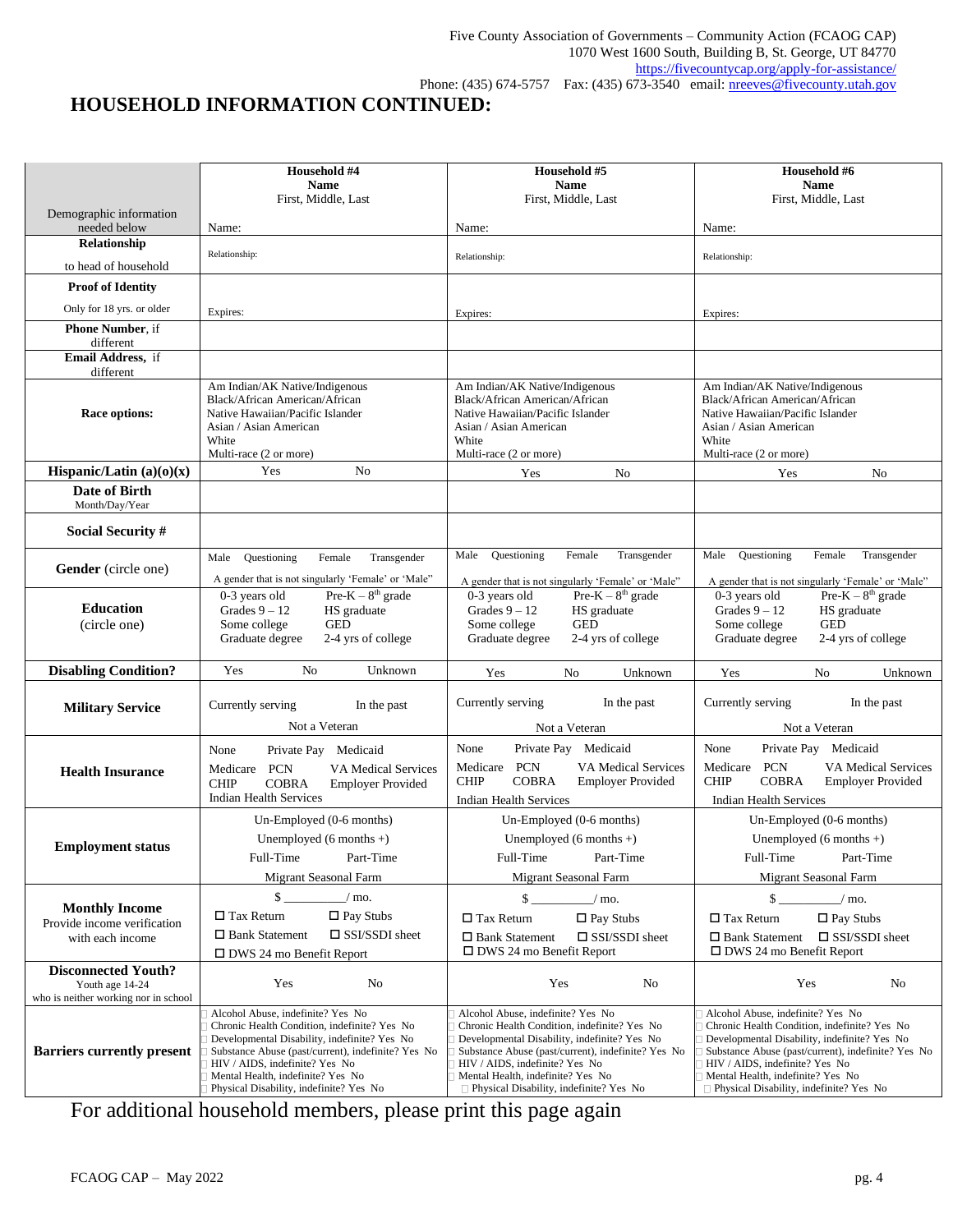Five County Association of Governments – Community Action (FCAOG CAP) 1070 West 1600 South, Building B, St. George, UT 84770 <https://fivecountycap.org/apply-for-assistance/> Phone: (435) 674-5757 Fax: (435) 673-3540 email: [nreeves@fivecounty.utah.gov](mailto:nreeves@fivecounty.utah.gov)

# **SELF-SUFFICIENCY STATEMENT**

The below programs require a self-sufficiency plan

## **□ FLEXIBLE GAS VOUCHER** ■ MONTHLY BUS PASS

- **STATE ID BIRTH CERTIFICATE**
- **DEPOSIT ASSISTANCE WATER ASSISTANCE**

# **COURT ORDERED SERVICE WAIVER**

According to the Community Service Block Grant, "Self-sufficiency" is defined as: The applicant needs to be achieving (or working towards) a set of goals which will result in greater self-sufficiency and will eliminate some of the causes of that family's poverty. What issues is the applicant facing and the resources the family (or community agencies the family is working with) brings to address these issues.

Below, please have a written plan toward self-support created within your family/household:

# **COVID-19 IMPACT STATEMENT ONLY for the COVID-19 Rental Assistance Program**

**\_\_\_\_\_\_\_\_\_\_\_\_\_\_\_\_\_\_\_\_\_\_\_\_\_\_\_\_\_\_\_\_\_\_\_\_\_\_\_\_\_\_\_\_\_\_\_\_\_\_\_\_\_\_\_\_\_\_\_\_\_\_\_\_\_\_\_\_\_\_\_\_\_\_\_\_\_\_\_\_\_\_**

**\_\_\_\_\_\_\_\_\_\_\_\_\_\_\_\_\_\_\_\_\_\_\_\_\_\_\_\_\_\_\_\_\_\_\_\_\_\_\_\_\_\_\_\_\_\_\_\_\_\_\_\_\_\_\_\_\_\_\_\_\_\_\_\_\_\_\_\_\_\_\_\_\_\_\_\_\_\_\_\_\_\_\_\_**

**\_\_\_\_\_\_\_\_\_\_\_\_\_\_\_\_\_\_\_\_\_\_\_\_\_\_\_\_\_\_\_\_\_\_\_\_\_\_\_\_\_\_\_\_\_\_\_\_\_\_\_\_\_\_\_\_\_\_\_\_\_\_\_\_\_\_\_\_\_\_\_\_\_\_\_\_\_\_\_\_\_\_\_\_**

\_\_\_\_\_\_\_\_\_\_\_\_\_\_\_\_\_\_\_\_\_\_\_\_\_\_\_\_\_\_\_\_\_\_\_\_\_\_\_\_\_\_\_\_\_\_\_\_\_\_\_\_\_\_

\_\_\_\_\_\_\_\_\_\_\_\_\_\_\_\_\_\_\_\_\_\_\_\_\_\_\_\_\_\_\_\_\_\_\_\_\_\_\_\_\_\_\_\_\_\_\_\_\_\_\_\_\_\_

- 1. Did the client experience:
	- $\square$  Loss of a job
	- □ Reduction in Income
	- □ Loss of Childcare
- 2. Please explain how these things were a result of the COVID-19 pandemic:

3. What is your plan for housing if you, by chance, lose this funding?

4. Landlord's name and contact information:

(your landlord will NOT be contacted unless you sign a FCAOG ROI AND have been approved for funding)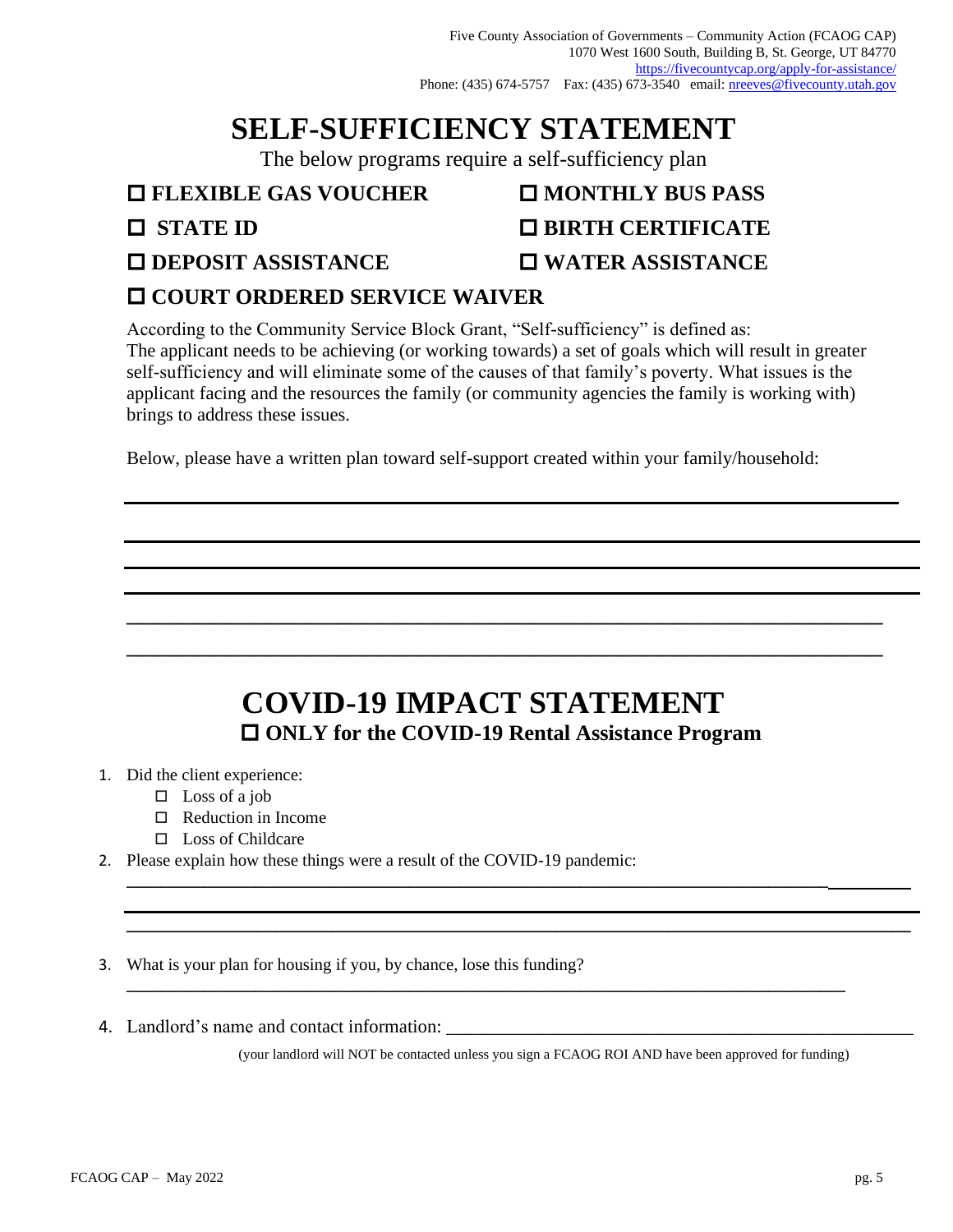Five County Association of Governments – Community Action (FCAOG CAP) 1070 West 1600 South, Building B, St. George, UT 84770 <https://fivecountycap.org/apply-for-assistance/> Phone: (435) 674-5757 Fax: (435) 673-3540 email: [nreeves@fivecounty.utah.gov](mailto:nreeves@fivecounty.utah.gov)

## **Authorization to Release Information**

The agencies listed below are designed to assist individuals/families experiencing a housing crisis. The Authorization is designed to permit those agencies to share client information in order to collaborate on services and promote housing stability.

| Date of Birth:                                                                                           |
|----------------------------------------------------------------------------------------------------------|
| Date of Birth:                                                                                           |
| Phone:                                                                                                   |
| by checking this box, I approve all of the below listed agencies                                         |
| The Utah Food Bank & Local Food Pantries<br>Iron County Care & Share                                     |
| Intermountain Health Care<br>Canyon Creek Women's Crisis Center (Domestic Violence)                      |
| DOVE Center (Domestic Violence)<br>Utility Companies (Questar Gas, Rocky Mountain Power, etc.)           |
| Veteran's Administration & Southern Utah VA Home<br><b>Switchpoint Community Resource Center</b>         |
| Other agencies/people the team may contact to assist in<br>individual cases: (list):                     |
| Family Members (list):<br>Hotels (involved with the hotel voucher program)                               |
| Landlord or Mortgage Lender<br>Other (list):<br>Adult Probation and Parole (AP&P)/ private parole agency |
|                                                                                                          |

**Information to Be Released:** Only authorized personnel will share client information needed for service delivery, program eligibility, to track demographic trends, service patterns and the client outcomes achieved. Non-personally identifying information may also be used for the purposes of research and reporting to other services agencies, current and potential program funding sources, and other programs offered by.

For the Purpose of: (a) providing coordinated housing, medical, social, psychological, and other services to me, (b) evaluating the outcomes related to service delivery, and (c) to improve coordination of services to assist individuals experiencing a housing crisis, and (d) to identify barriers and service gaps that block the path out of homelessness. In the event of the publication of the results of the program, my identity will be kept confidential, although information about my circumstances may be discussed.

**Right to Revoke:** This authorization is subject to revocation at any time except to the extent that the agencies which are to make the disclosures have already taken action in reliance on those disclosures. Unless otherwise revoked by client, this release expires after 1 year.

**Potential Re-disclosure:** I understand that information that I authorize to be disclosed may be re-disclosed and not subject to medical privacy regulations. However, federal confidentiality rules (42 CFR, part 2) prohibit recipients from making any further disclosure of alcohol and substance abuse records unless further disclosure is expressly permitted by written consent of the person to whom they pertain or if disclosure is otherwise permitted by 42 CFR, part 2. The Federal rules restrict any use of the information to criminally investigate or prosecute and alcohol or drug abuse client.

### **By signing below, I authorize the above listed organizations to share information as it relates to my housing needs.**

Client (1) Signature Date

Client (2) Signature Date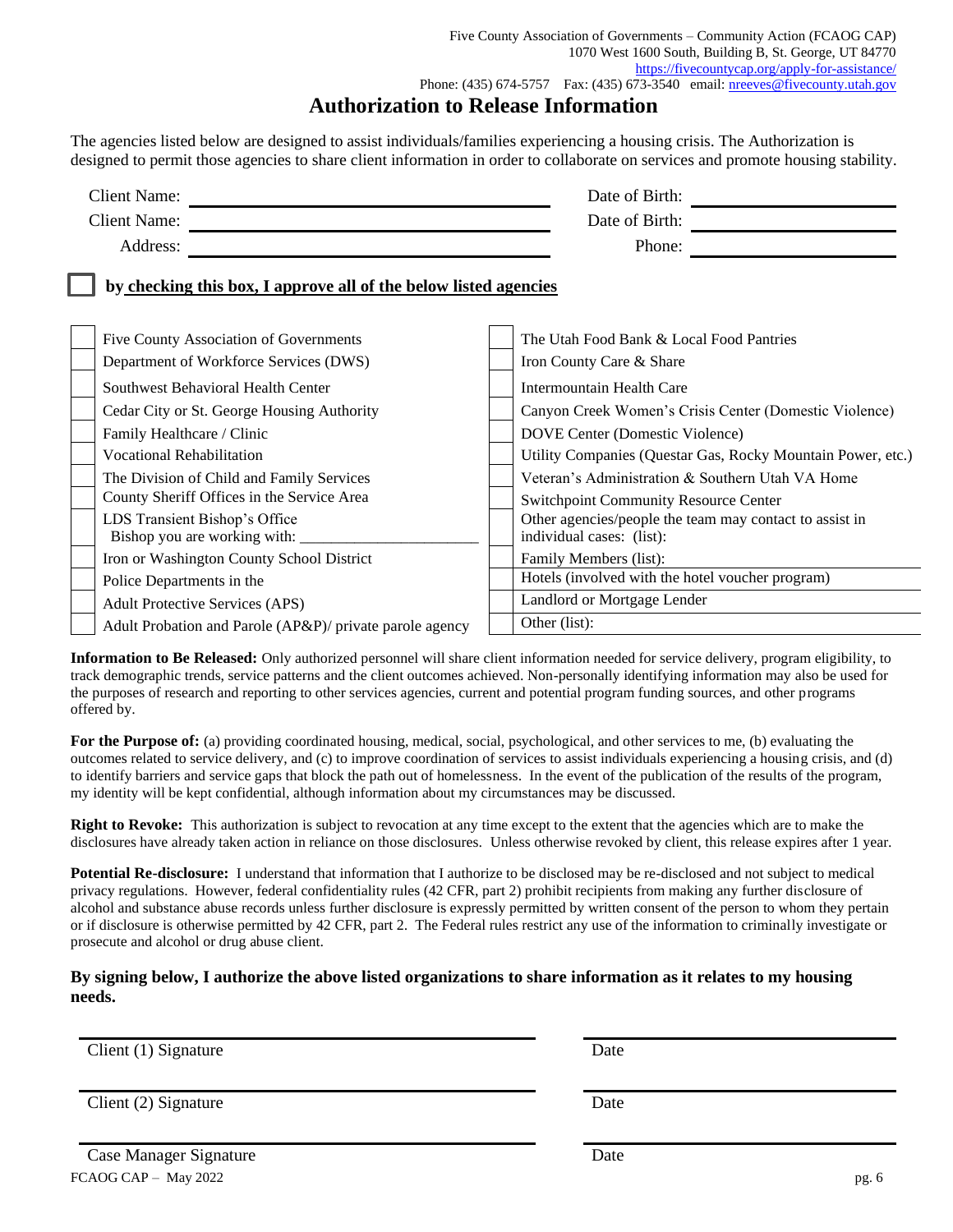# **CSBG Income Guidelines Department of Health & Human Services Poverty Guidelines**

All clients receiving CSBG services must be able to demonstrate that they are eligible for the CSBG Program and the Household income is at or below **200%** of Federal Poverty Guidelines until 12/31/2021.

| <b>Household size</b> | <b>Monthly</b> | <b>Annual</b> |
|-----------------------|----------------|---------------|
|                       | \$2,147        | \$25,760      |
|                       | \$2,903        | \$34,840      |
|                       | \$3,660        | \$43,920      |
| $\overline{4}$        | \$4,417        | \$53,000      |
|                       | \$5,173        | \$62,080      |
| 6                     | \$5,930        | \$71,160      |
|                       | \$6,687        | \$80,240      |
| 8                     | \$7,443        | \$89,320      |
| Q                     | \$8,200        | \$98,400      |
| 10                    | \$8,957        | \$107,480     |

# 2022 Poverty Guidelines

Guidelines are found at: https://aspe.hhs.gov/topics/poverty-economic-mobility/poverty-quidelines

# **Five County Community Action Grievance Procedure**

This Grievance Procedure is to be followed by program consumers who are dissatisfied with or are denied services under programs funded by Community Service Block Grant (CSBG), Social Service Block Grant (SSBG), and any other grant or program overseen by the Five County Human Services Council. Attempts will be made to resolve grievances as quickly as possible.

**Informal:** Consumer will bring issue to attention of the local program provider. If not resolved to consumer's satisfaction, the consumer has the option of pursuing the grievance by issuing a formal complaint.

### **Formal Complaint**

- a. Consumer will submit written grievance to local program provider within five (5) working days of the incident or of knowledge of the incident. The local Program Provider will respond in writing within ten (10) working days. If not resolved to consumer's satisfaction, they have option to proceed.
- b. If the issue is still not resolved to consumer's satisfaction, consumer may submit written grievance within ten (10) working days to Director of Community Action, Five County Association of Governments, 1070 West, 1600 South, Building B, St. George, Utah 84770. The Director of Community Action will respond in writing within ten (10) working days. If not resolved to consumer's satisfaction they have option to proceed.
- c. If the issue is still not resolved to consumer's satisfaction, consumer may submit written grievance within ten (10) working days to the Executive Director of the Five County Association of Governments, 1070 West 1600 South Building B, St. George, Utah 84770. The Executive Director will utilize support staff or Human Services Council support as deemed necessary to investigate information and render a decision regarding the grievance. The Executive Director will respond in writing within ten (10) working days. If not resolved to consumer's satisfaction, they have option to proceed.
- d. If the issue is still not resolved to consumer's satisfaction, consumer will be provided with address and telephone number(s) for the Chairperson of both the Five County Human Services Council and Five County Association of Governments Steering Committee. A hearing before the Human Services Council will offer the next level of grievance and help remedy appropriate action(s) regarding the complaint. The nature of the complaint and the investigation shall be properly documented. The response to the consumer will address the complaint received and relevant action taken. If any member of Human Services Council has involvement in the grievance, those members shall exclude themselves from the grievance procedure.
- e. If the decision is not to the satisfaction of the consumer, the consumer shall be referred to the appropriate state agency's grievance procedure. In most instances, this will be the Utah Department of Workforce Services or the Utah Department of Human Services.